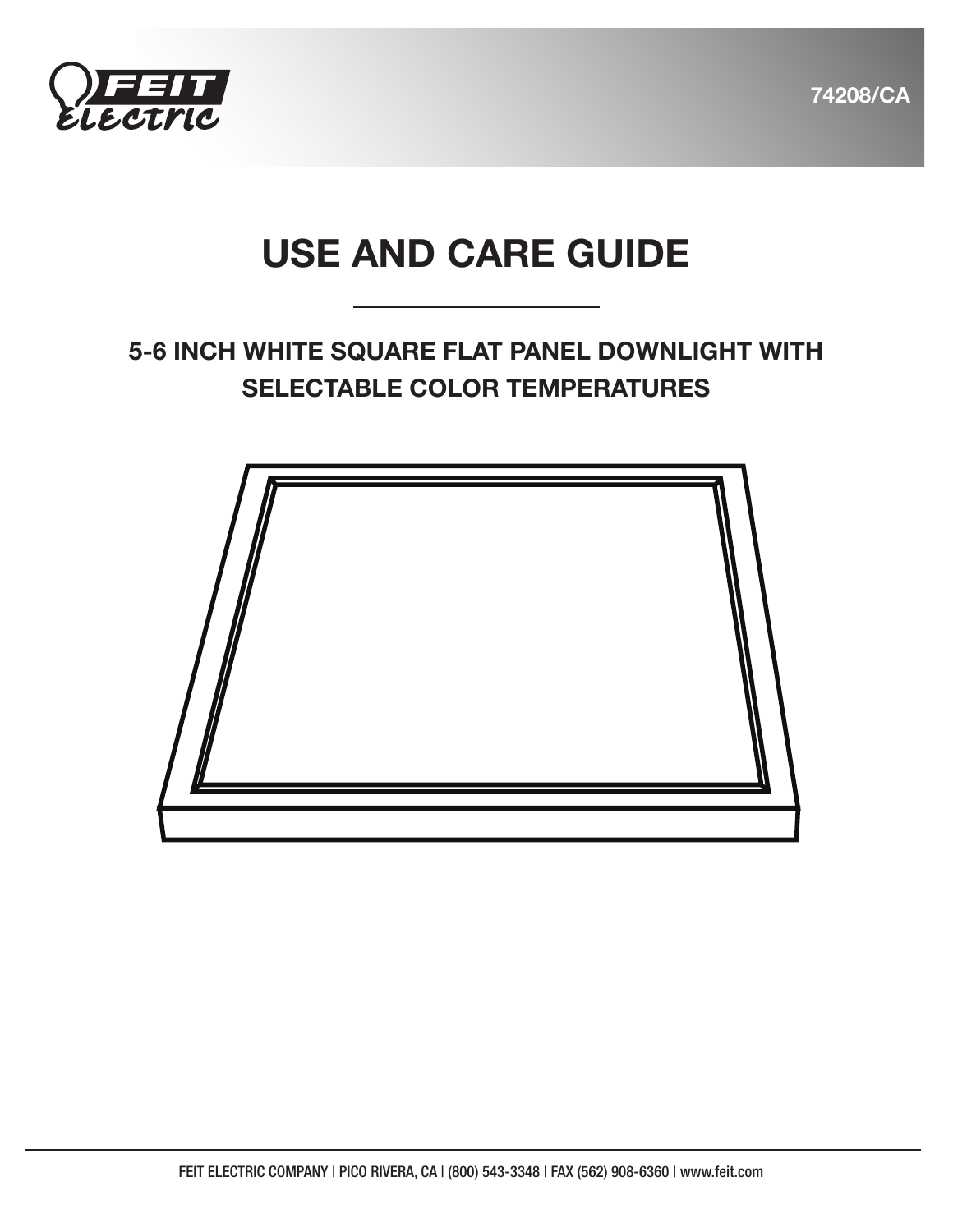# Table of Contents

# Safety Information

#### For your safety, always remember to:

- $\Box$  Turn off the power supply at the fuse or circuit breaker box before you install the fixture.
- $\Box$  Ground the fixture to avoid potential electric shock and to ensure reliable starting.
- $\Box$  Double-check all connections to be sure they are tight and correct.
- $\Box$  Wear rubber soled shoes and work on a sturdy wooden ladder.
- $\Box$  Account for small parts and destroy packing material, as these may be hazardous to children.

This fixture is designed for use in a circuit protected by a fuse or circuit breaker. It is also designed to be installed in accordance with local electrical codes. If you are unsure about your wiring, consult a qualified electrician or local electrical inspector, and check your local electrical code.

#### **FCC STATEMENT**

This device complies with part 15 of the FCC Rules. Operation is subject to the following two conditions:

(1) This device may not cause harmful interference, and (2) this device must accept any interference received, including interference that may cause undesired operation. Note: This equipment has been tested and found to comply with the limits for a Class B digital device, pursuant to part 15 of the FCC Rules. These limits are designed to provide reasonable protection against harmful interference in a residential installation. This equipment generates, uses and can radiate radio frequency energy and, if not installed and used in accordance with the instructions, may cause harmful interference to radio communications. However, there is no guarantee that interference will not occur in a particular installation. If this equipment does cause harmful interference to radio or television reception, which can be determined by turning the equipment off and on, the user is encouraged to try to correct the interference by one or more of the following measures: Reorient or relocate the receiving antenna. Increase the separation between the equipment and receiver. Connect the equipment into an outlet on a circuit different from that to which the receiver is connected. Consult the dealer or an experienced radio/ TV technician for help.

# Warranty

WARNING: RISK OF SHOCK. House electric current can cause painful shock or serious injury unless handled properly.



CAUTION: Turn off the main power at the circuit breaker before installing the fixture, in order to prevent possible shock.

NOTICE: All electrical connections must be in accordance with local and National Electrical Code (N.E.C.) standards. If you are unfamiliar with proper electrical wiring connections obtain the services of a qualified electrician.

Remove the fixture and the mounting package from the box and make sure that no parts are missing by referencing the illustrations on the installation instructions.

WARNING: Risk of fire. Use only on 120 volt 60Hz circuits. Suitable for damp locations. Before installing your lighting fixture, thoroughly review enclosed installation manual. If you do not have sufficient electrical wiring experience, please refer to a do-it-yourself wiring handbook or have your fixture installed by a qualified licensed electrician. All electrical connections must be in accordance with Local and National Electrical Code (NEC) Standards. Reliable operating temperature is 0˚F –120˚F. If flickering occurs in low level dimming, increase light level. Compatible with most dimmers including Leviton 6681-IW, Lutron S-600P and Lutron DVCL-153. Dimmable to 10% with most dimmers.

This product is warranted to be free from defects in workmanship and materials for up to 5 years from date of purchase. If it fails to do so, please contact Feit Electric at info@feit.com or call 1-866 326-BULB (2852) for instructions on replacement. Do not return the product to the store.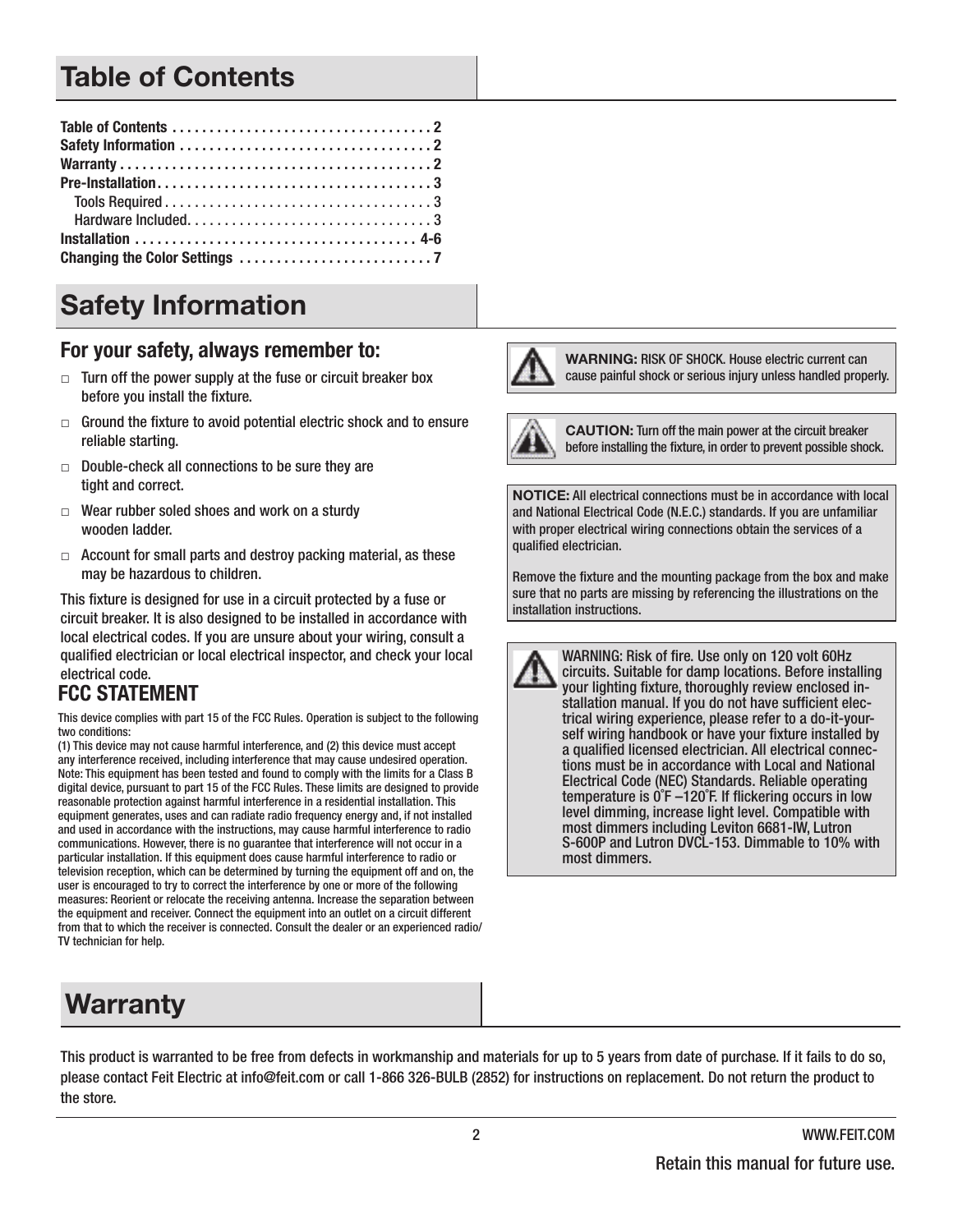# Pre-Installation

#### **TOOLS REQUIRED**



Phillips screwdriver

#### **HARDWARE INCLUDED**



NOTE: Hardware not shown to actual size.



| <b>Part</b> | <b>Description</b>                        | <b>Quantity</b> |
|-------------|-------------------------------------------|-----------------|
| AA          | 7.5 in. fixture                           |                 |
| BB          | <b>Mounting bracket</b>                   |                 |
| cc          | 5 & 6 in. Torsion spring brackets         | 2               |
| DD          | E26 adapter with male connector           |                 |
| EE.         | Stripped wires with male connector        |                 |
| FF.         | 5 & 6 in. Torsion springs                 | 2               |
| GG          | <b>Ground wire</b>                        |                 |
| HH          | <b>Ground wire screw</b>                  |                 |
| Ш           | J-Box mounting screws                     | 2               |
| JJ          | Wire nuts                                 | 3               |
| KK          | 5 & 6 in. Torsion spring screws           | 2               |
| LL          | 5 & 6 in. Torsion bracket mounting screws | 4               |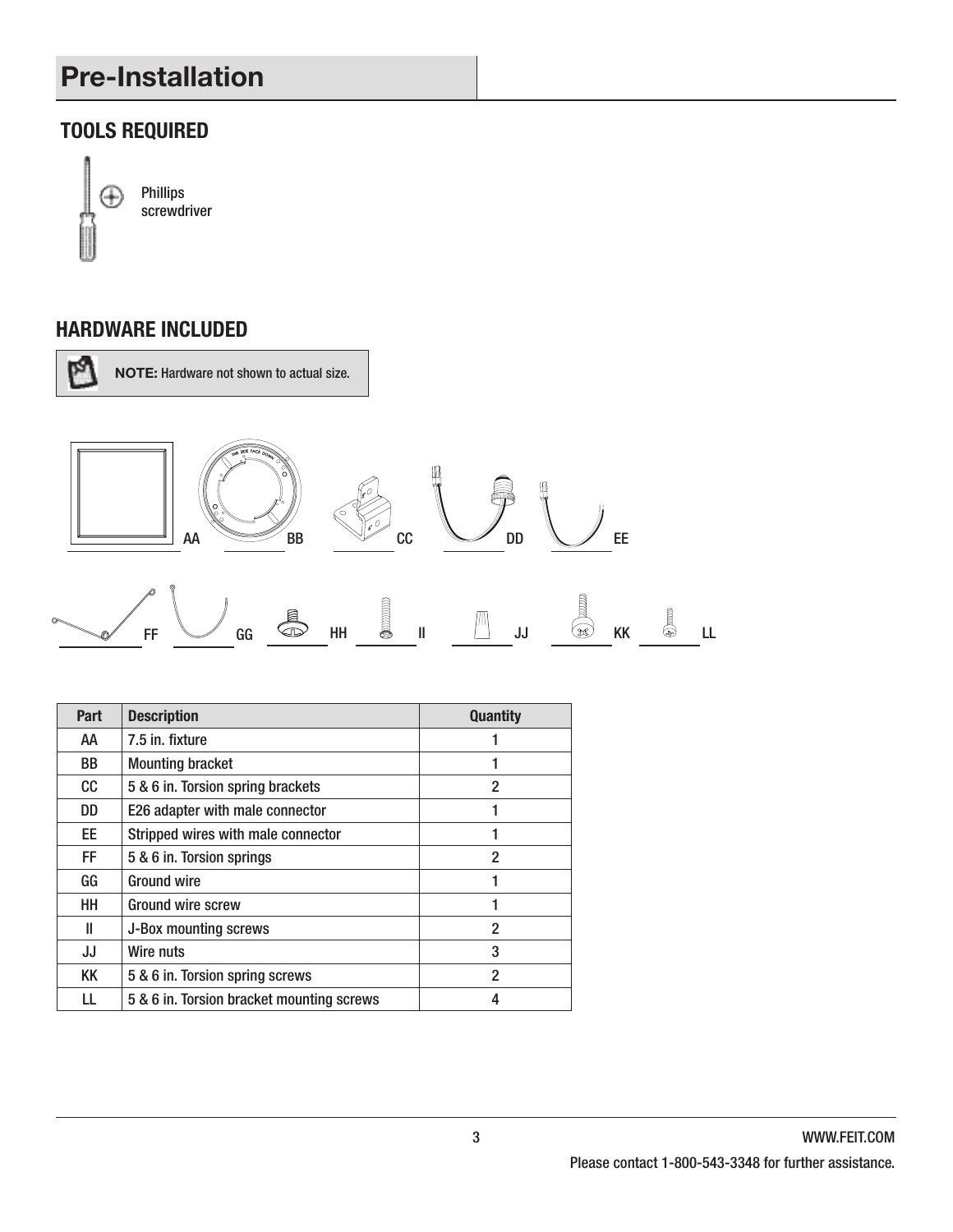# **1** Turning Off the Power

- Turn the power OFF at the switch and fusebox or the circuit breaker.
- $\Box$  Remove the existing trim installed in the recessed housing.

#### **2** Choosing a color temperature before installing

 $\Box$  Use the slide switch to choose a color temperature before installing. Soft White (SW), Bright White (BW), Daylight (DL) or choose to adjust the color temperature from the wall switch (SWITCH) (See Fig. 1).





# **3** Installing the adapter

 $\Box$  Install the E26 adapter (DD) into the socket (See Fig. 2).



# **4** Connecting the terminals

 $\Box$  Connect the two terminals together (See Fig. 3)





### **5** Adjusting the torsion springs

- $\Box$  Insert the torsion springs into the fixture housing brackets.
- $\Box$  When installing trim into a 5 in. recessed housing, the torsion spring (FF) must be moved. Unscrew the torsion spring (FF) from the 6 in. position and move it to the 5 in. position (See Fig. 4).





# **6** Installing the fixture

 $\Box$  Gently push the fixture into the recessed housing (See Fig. 5).

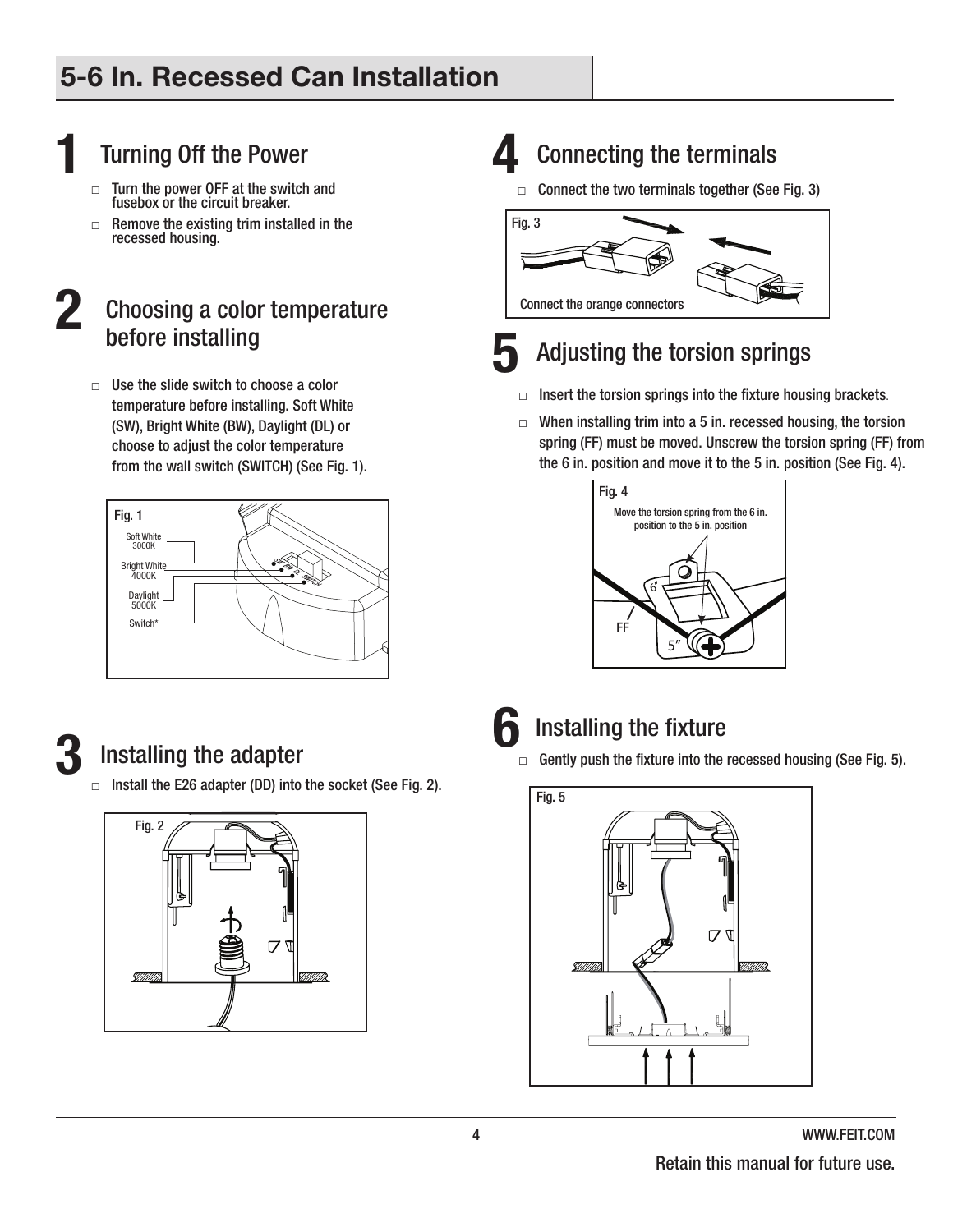# **1** Turning Off the Power

- Turn the power OFF at the switch and fusebox or the circuit breaker.
- $\Box$  Remove the existing trim installed in the recessed housing.

#### **2** Disconnecting and removing components

- □ Disconnect the E26 adapter (DD) (See Fig. 1).
- $\Box$  Remove the mounting bracket (BB) from the fixture (AA) (See Fig. 2).
- $\Box$  Remove the 5/6 in. torcion brackets (CC) from the mounting bracket (BB) (See Fig. 3).







# **3** Identifying the wires<br> $\Box$  Identify the wiring: (black - line w

- Identify the wiring: (black line voltage, white neutral and green - ground)
- $\Box$  Use the wire nuts (JJ) to connect the stripped wires with male connector (EE) to the two wires coming from the J-box (black - line voltage, white - neutral).
- □ Determine if the ground wire is inside the J-box. If not, then secure the ground wire (FF) provided to the mounting bracket (BB) (See Fig. 4).



## **4** Choosing a color temperature before installing

 $\Box$  Use the slide switch to choose a color temperature before installing. Soft White (SW), Bright White (BW), Daylight (DL) or choose to adjust the color temperature from the wall switch (SWITCH) (See Fig. 5).

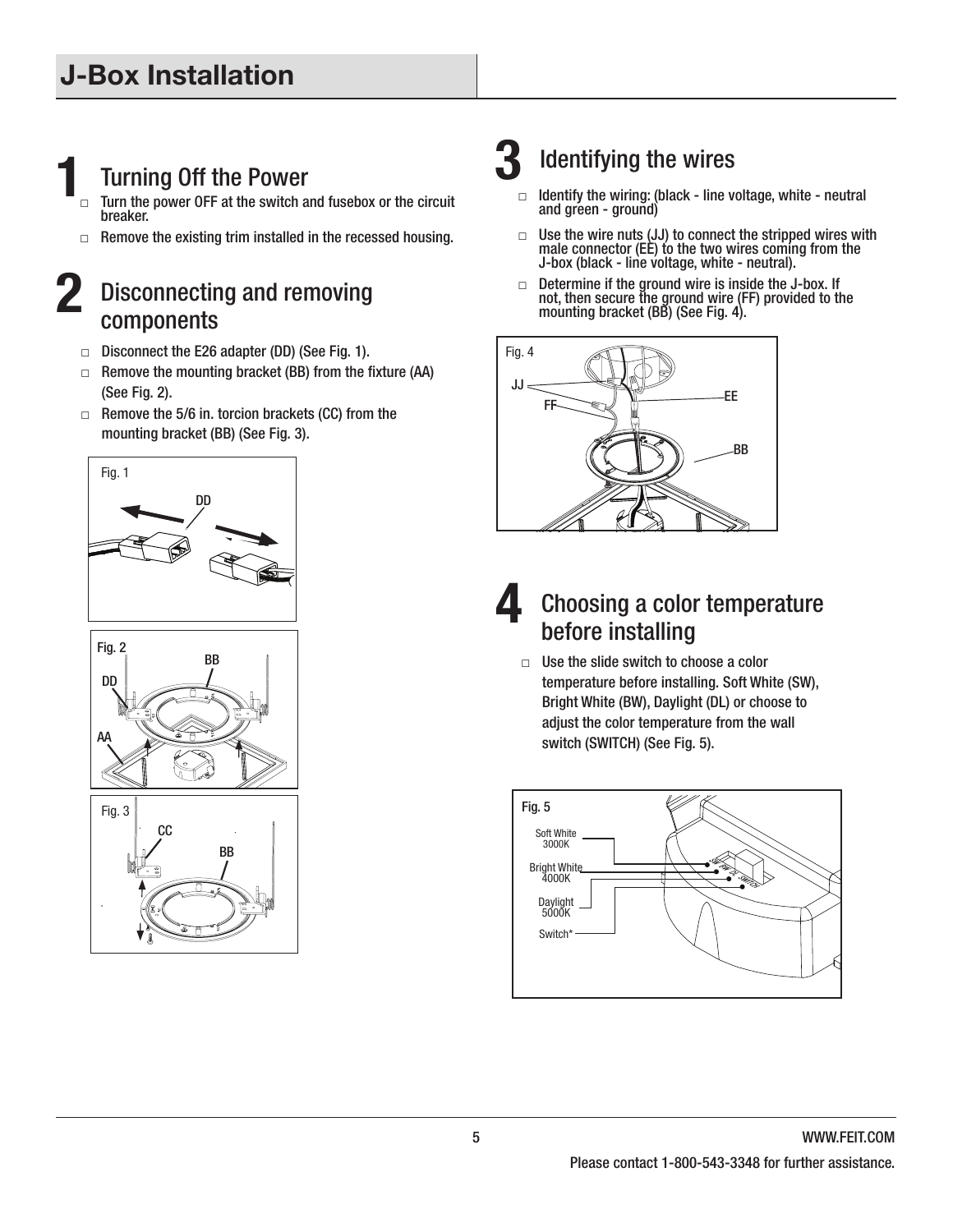# J-Box Installation (continued)

### **5** Installing the mounting bracket to the junction box

- $\Box$  Install the mounting bracket (BB) to the J-box by inserting the two mounting screws (II) through the slots in the mounting bracket (BB).
- $\Box$  Make sure the mounting bracket (BB) is installed with the label facing downwards (See Fig. 6).



#### **6** Connecting the terminals

 $\Box$  Connect the two terminals together (See Fig. 7).



# **7** Installing the fixture

 $\Box$  Secure the fixture (AA) to the mounting bracket (BB) by pressing the fixture into the mounting bracket until the clips on the fixture engage together. Make sure the fixture is firmly locked into place (See Fig. 8).